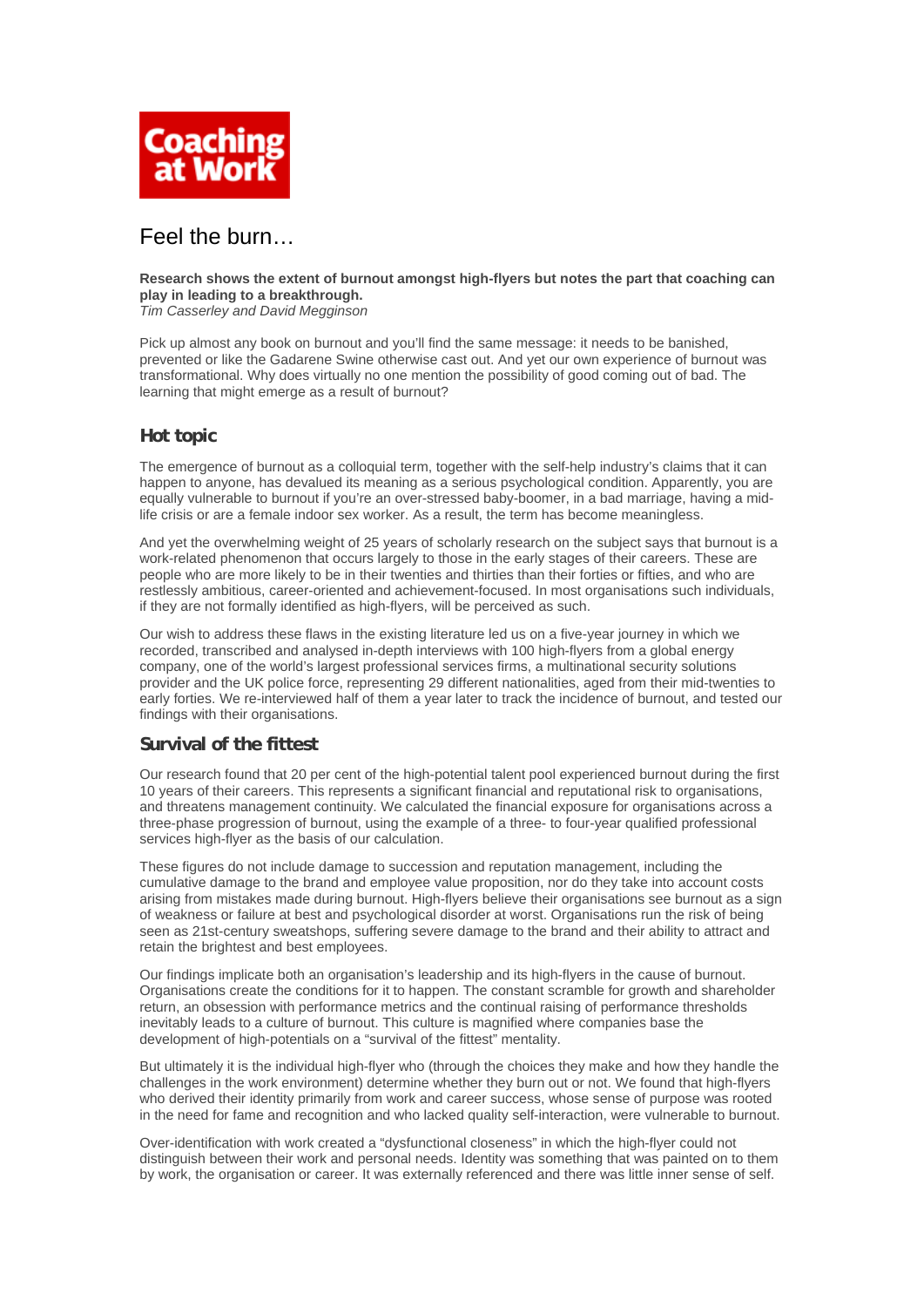We defined a typology of burnout that expanded the condition beyond the conventional notion of it being total devastation.

For most high-flyers, burnout derailed their careers and froze the development of identity. For the lucky few, burnout revealed its transformational learning potential. It accelerated maturity, led to systemic growth and caused them to confront their own fallibilities and limitations, gaining a sense of humility. It also significantly benefited their organisations. Among other things, it led to the development of wisdom, a greater sense of perspective, more grounded business decision-making and a sense of service to others.

#### Holding pattern

We believe it's not a matter of preventing high-flyers from burning out, but enabling them to learn from the experience, and in so doing permitting them to develop sustainable versions of themselves. Prevention stops high-flyers making critical adjustments to the way in which they relate to the world, and postpones the inevitable, resulting in a far worse outcome both for the individual and their organisation.

Our research showed that one of the key determinants of learning from burnout was the degree to which high-flyers were "held" by someone focusing on them learning from the experience, someone who sustained and attended to them while also challenging and holding them to account. This relationship helped high-flyers to absorb the suffering, listen to the emerging sense they were making of their burnout, and accept responsibility for their part in bringing it about which is an essential first step in the learning journey.

This relationship was usually fulfilled by those with no connection to the organisation like the loved ones or psychotherapists and rarely by external coaches working for the organisation or those inside it. Highflyers' skill in hiding their burnout to those at work effectively concealed it to the untrained eye, and its stigma made them wary of disclosure.

Our research findings form the basis of an approach to coaching that enables high-flyers to learn from the experience, while ensuring they do not derail. This is underpinned by some fundamental principles:

- *Focusing the coaching on transformational learning* bringing about profound and lasting change at the level of personal identity.
- *Adopting a systemic perspective in coaching.* Burnout is a systemic condition. It follows that sustainable change can be brought about only by working with the mind, body and identity as an interactive system.
- *Coaches holding their clients, rather than merely supporting them.* By offering support without challenge, the coach falls into the trap of mirroring the same unbounded process manifested by the client. By exercising ruthless compassion, the willingness to sit with the suffering of another for the sake of their development, rather than trying to rescue them, coaches can help high-flyers to establish the necessary distance between their own needs and the demands of work.
- *Coaching at a developmental stage beyond those being coached*.

Burnout is fundamentally an issue of individual identity, meaning and purpose. In enabling the high-flyer to develop a sense of internal identity, it is important to start with their current identity on what gives them purpose and work from there. This will lead to improved performance over time.

The primary focus should be on the ways in which identities are formed and expressed, the stories the client tells themselves about themselves, the way they embody their identity physically, the manner in which they interact with others and the sense of meaning and purpose that emerges from the interaction of these dimensions.

# Heart and meaning

In our coaching we ask high-flyers to recount the story of their burnout and the turning points in their understanding of themselves. Using the work of Keleman, we notice how people somatically respond to the challenges that confront them. We explore how these habitual somatic patterns affect people's sense of who they are.

We also focus on the quality of interaction we are experiencing with the client, bringing this information into the coaching relationship. By understanding the quality of the relationship with their coach, clients will better understand the quality of interaction they have with themselves. Burnout is significant because it opens a window through which high-flyers may perceive.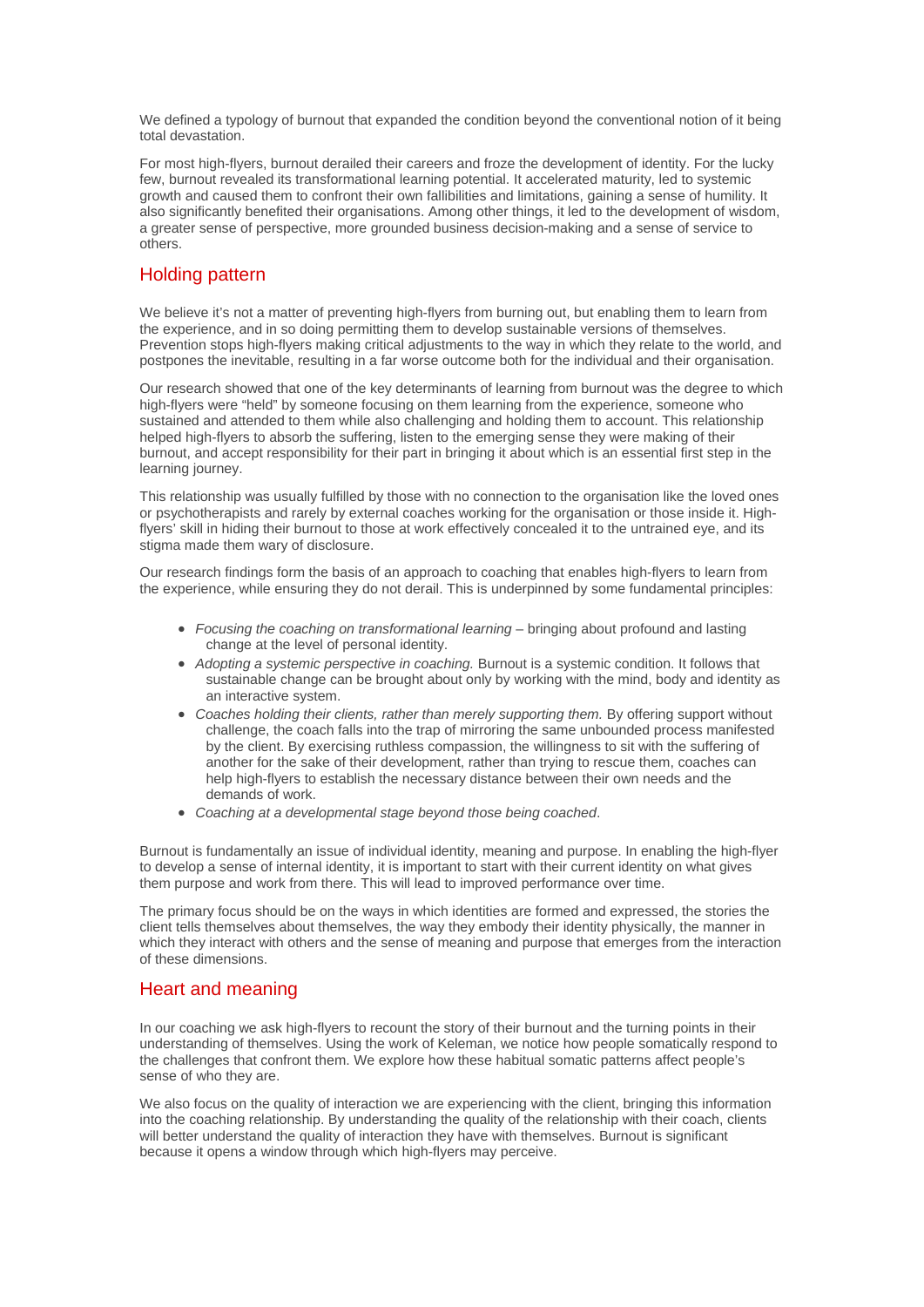Perhaps for the first time their own purpose, that which, in Angeles Arrien's words, "has heart and meaning" for them. Within the personal trauma of burnout, something happens to high-flyers that is in some sense connected with the ultimate meaning of their lives. Something new, unexpected and transforming shows itself. This is ultimately the reason why prevention, without fostering the learning that is about to happen, is a huge disservice.

#### Key findings

- Burnout affects 20 per cent of high-flyers in the first 10 years of their careers, stigmatising them and their organisations.
- Organisations create the conditions for burnout to occur; individuals determine whether they burn out or not as a result of how they handle the conditions.
- The financial impact of burnout on the organisation (per employee):
	- o Partial withdrawal (the stage when high-flyers first show signs of burnout): £393k– £743k
		- o Full withdrawal (a later stage of collapse in the job): £420.5k–£770.5k
		- o Total loss (the final stage, in which the high-flyer exits the organisation): £695.5k– £1.045m
- Specific individual characteristics make some high-flyers more prone to burnout than others.
- Burnout has three variants: total devastation; a chronic self-destructive pattern;and joyless depletion i.e, exhibiting some of the symptoms of burnout but never tipping over completely.
- Burnout offers the potential of transformational change, leads to the development of wisdom, and moves high-flyers along the path of evolution towards full adult identity.
- Coaching high-flyers in burnout means focusing them on learning from the experience while ensuring they do not derail.

# Case study: the masked stranger

Tim Casserley's experience of chronic self-destructive burnout started in his early thirties: "I was crashing but not burning. I crashed without realising it and consequently surrendered myself to repeating the same self-destructive pattern for the next decade. Finally I did burn, and then things changed forever."

The pattern began when he started working for a very ambitious man who set the performance standard "several metres skywards". Tim responded by working harder than he had ever done before, averaging 10- to 12-hour days with a long commute at either end. Things took a turn for the worse when the boss began bullying his staff and the atmosphere in the department "became poisonous".

At the same time, the organisation which is a major IT company implemented wave after wave of redundancies. Tim started to suffer from insomnia, lost weight and drifted away from his girlfriend: "I struggled on and in the process of struggling became a very different person i.e. cynical, disengaged, withdrawn, distant, lifeless."

Going into psychotherapy stopped him from burning out but failed to resolve deeper issues of identity. As a result, the next 10 years were interspersed with episodes of extreme symptoms in what otherwise seemed a normal life. This cycle was finally broken after a prolonged period of constant business travel. Work came to define his life entirely, leading to thoughts of suicide.

"I remember the epiphany of grasping that my burnout was the consequence of the story I had created for myself, a persona that I came to call 'the masked stranger'; a tough, unstoppable figure on whom others depended but who never needed their help. Burnout confronted, in a way nothing else could have done, the relevance of this part of my personal myth. It made me realise it had come to define me instead of being something I could use when I chose. It was living me rather than me living it."

#### References

- Vanwesenbeeck, "Burnout among female indoor sex workers (psychology of prostitutes)", Archives of Sexual Behaviour, December 2005.
- This figure applies to those who are manifesting all of the symptoms of full-blown burnout. It does not take into account those who may be exhibiting some of the symptoms: a condition we call "joyless depletion".
- P Clarkson, Gestalt Counselling in Action, Sage, 1989.
- See S Keleman, Embodying Experience Forming a Personal Life, Center Press, 1987.
- A Arrien, The Second Half of Life: Opening the Eight Gates of Wisdom, Sounds True, 2005.